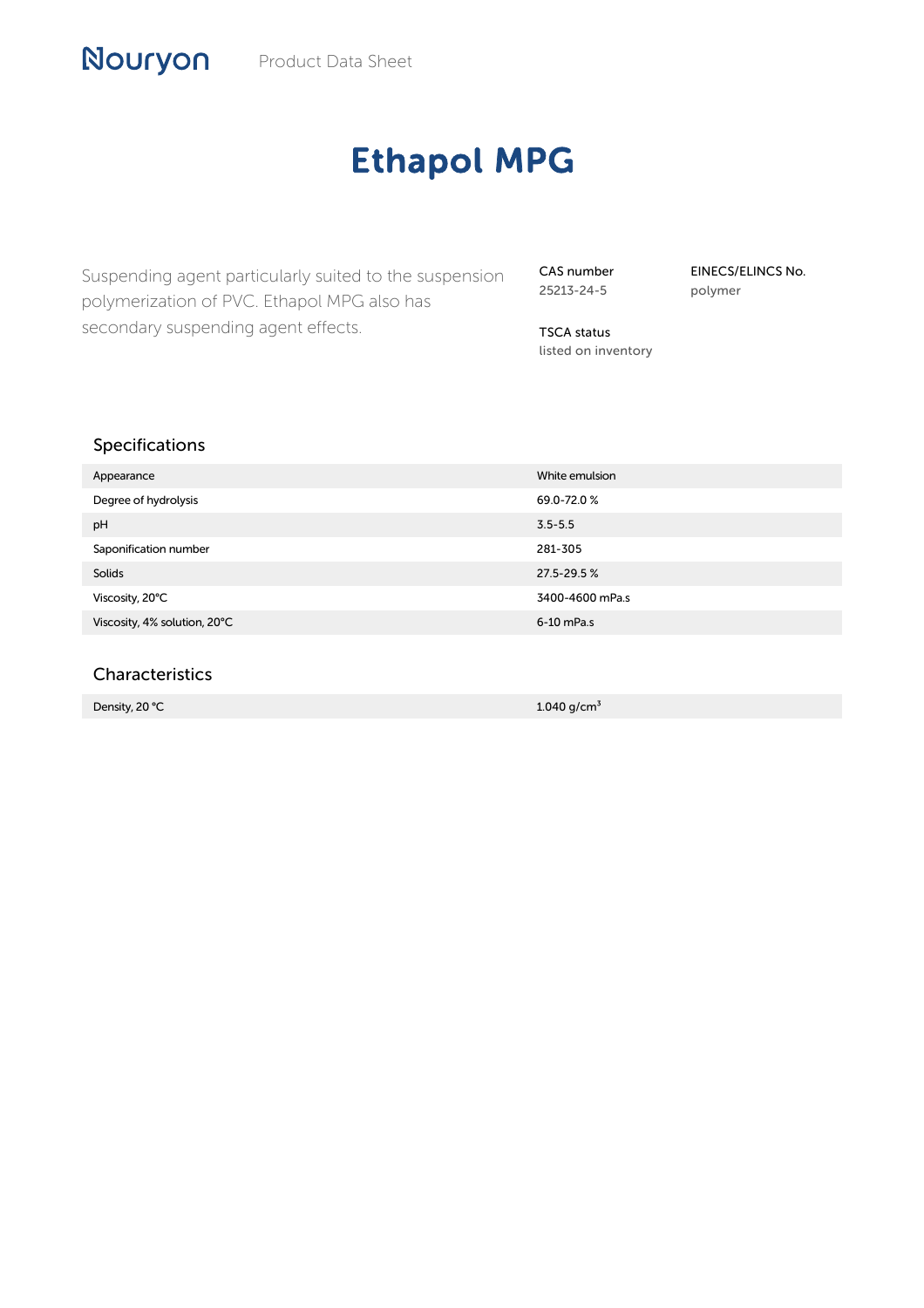#### Storage

Nouryon recommends to store Ethapol MPG in the temperature range from 5°C to 50°C.

Note When stored under the recommended storage conditions, Nouryon will guarantee the quality and efficiency of the product for a period of at least 6 months after delivery.

## Packaging and transport

Ethapol MPG is available in 1000 kg net PE IBC's. Delivery in tank containers at variable capacities is also possible. Both packaging and transport meet the international regulations. For the availability of other packed quantities contact your Nouryon representative. Ethapol MPG is classified as a non-dangerous good according to national and international transport regulations.

# Safety and handling

Please refer to the Safety Data Sheet (SDS) for detailed information on the safe storage, use and handling of Ethapol MPG. This information should be thoroughly reviewed prior to acceptance of this product. The MSDS is available at nouryon.com/sds-search